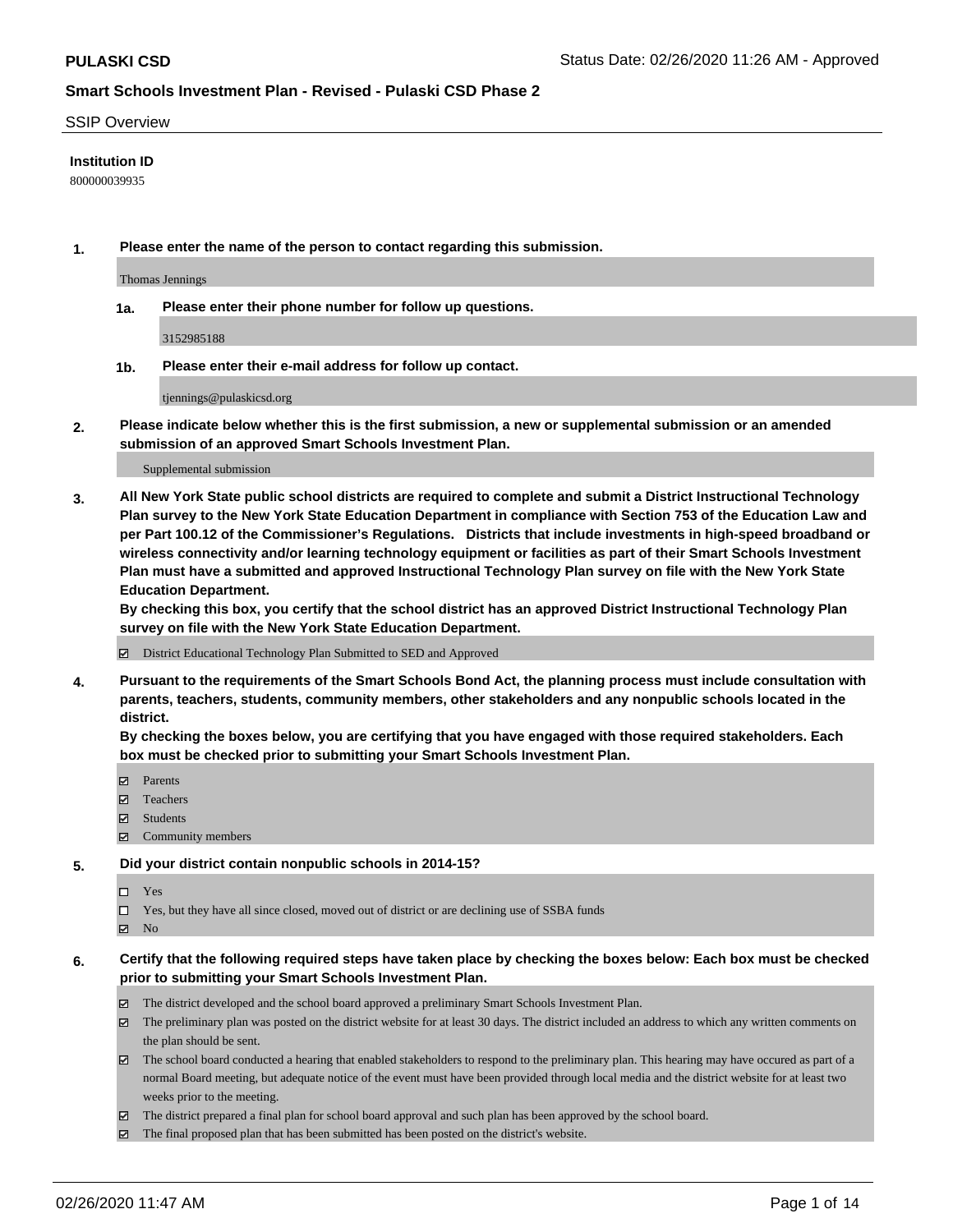SSIP Overview

**6a. Please upload the proposed Smart Schools Investment Plan (SSIP) that was posted on the district's website, along with any supporting materials. Note that this should be different than your recently submitted Educational Technology Survey. The Final SSIP, as approved by the School Board, should also be posted on the website and remain there during the course of the projects contained therein.**

Pulaski Smartbond PH1 Pricing Report 6\_11 1.pdf PACS Smart Schools Investment Plan Phase 2.pdf

**6b. Enter the webpage address where the final Smart Schools Investment Plan is posted. The Plan should remain posted for the life of the included projects.**

https://www.pulaskicsd.org/site/handlers/filedownload.ashx?moduleinstanceid=499&dataid=208&FileName=SSIP.pdf

**7. Please enter an estimate of the total number of students and staff that will benefit from this Smart Schools Investment Plan based on the cumulative projects submitted to date.**

1,200

**8. An LEA/School District may partner with one or more other LEA/School Districts to form a consortium to pool Smart Schools Bond Act funds for a project that meets all other Smart School Bond Act requirements. Each school district participating in the consortium will need to file an approved Smart Schools Investment Plan for the project and submit a signed Memorandum of Understanding that sets forth the details of the consortium including the roles of each respective district.**

 $\Box$  The district plans to participate in a consortium to partner with other school district(s) to implement a Smart Schools project.

**9. Please enter the name and 6-digit SED Code for each LEA/School District participating in the Consortium.**

| <b>Partner LEA/District</b> | <b>ISED BEDS Code</b> |
|-----------------------------|-----------------------|
| (No Response)               | (No Response)         |

**10. Please upload a signed Memorandum of Understanding with all of the participating Consortium partners.**

(No Response)

**11. Your district's Smart Schools Bond Act Allocation is:**

\$1,209,470

**12. Final 2014-15 BEDS Enrollment to calculate Nonpublic Sharing Requirement**

|            | <b>Public Enrollment</b> | Nonpublic Enrollment | 'Total Enrollment | l Nonpublic Percentage |
|------------|--------------------------|----------------------|-------------------|------------------------|
| Enrollment | ,100                     |                      | .100.00           | 0.00                   |

**13. This table compares each category budget total, as entered in that category's page, to the total expenditures listed in the category's expenditure table. Any discrepancies between the two must be resolved before submission.**

|                                                 | Sub-Allocations   | <b>Expenditure Totals</b> | <b>Difference</b> |
|-------------------------------------------------|-------------------|---------------------------|-------------------|
| School Connectivity                             | 0.00              | 0.00                      | 0.00              |
| Connectivity Projects for<br><b>Communities</b> | $\overline{0.00}$ | 0.00                      | 0.00              |
| <b>Classroom Technology</b>                     | 0.00              | 0.00                      | 0.00              |
| Pre-Kindergarten Classrooms                     | 0.00              | 0.00                      | 0.00              |
| Replace Transportable<br><b>Classrooms</b>      | $\overline{0.00}$ | 0.00                      | 0.00              |
| High-Tech Security Features                     | 111,584.00        | 111,584.00                | 0.00              |
| Nonpublic Loan                                  | 0.00              | 0.00                      | 0.00              |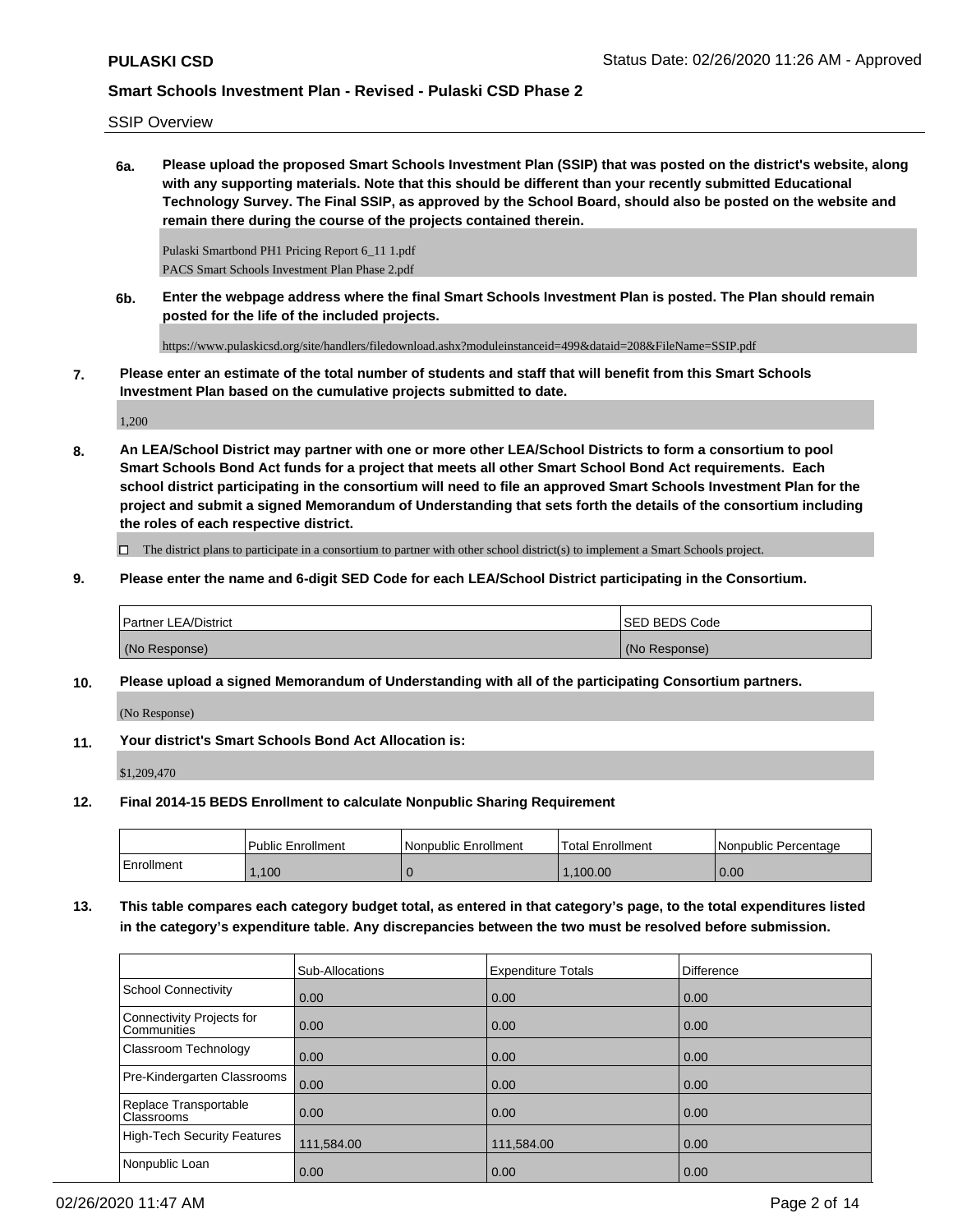SSIP Overview

|         | Sub-Allocations | l Expenditure Totals | Difference |
|---------|-----------------|----------------------|------------|
| Totals: | 111,584         | 111.584              |            |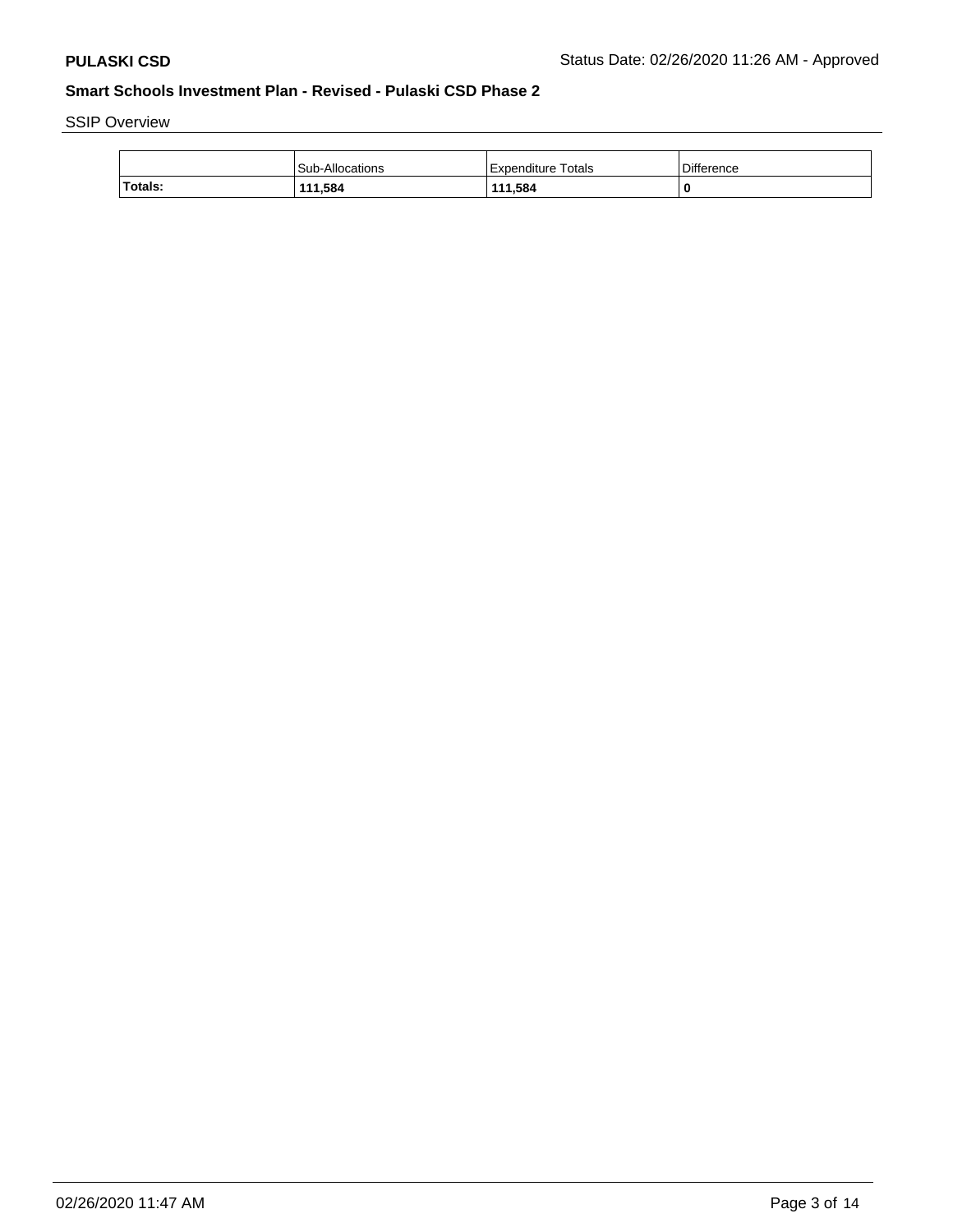School Connectivity

- **1. In order for students and faculty to receive the maximum benefit from the technology made available under the Smart Schools Bond Act, their school buildings must possess sufficient connectivity infrastructure to ensure that devices can be used during the school day. Smart Schools Investment Plans must demonstrate that:**
	- **• sufficient infrastructure that meets the Federal Communications Commission's 100 Mbps per 1,000 students standard currently exists in the buildings where new devices will be deployed, or**
	- **• is a planned use of a portion of Smart Schools Bond Act funds, or**
	- **• is under development through another funding source.**

**Smart Schools Bond Act funds used for technology infrastructure or classroom technology investments must increase the number of school buildings that meet or exceed the minimum speed standard of 100 Mbps per 1,000 students and staff within 12 months. This standard may be met on either a contracted 24/7 firm service or a "burstable" capability. If the standard is met under the burstable criteria, it must be:**

**1. Specifically codified in a service contract with a provider, and**

**2. Guaranteed to be available to all students and devices as needed, particularly during periods of high demand, such as computer-based testing (CBT) periods.**

**Please describe how your district already meets or is planning to meet this standard within 12 months of plan submission.**

(No Response)

**1a. If a district believes that it will be impossible to meet this standard within 12 months, it may apply for a waiver of this requirement, as described on the Smart Schools website. The waiver must be filed and approved by SED prior to submitting this survey.**

 $\Box$  By checking this box, you are certifying that the school district has an approved waiver of this requirement on file with the New York State Education Department.

**2. Connectivity Speed Calculator (Required). If the district currently meets the required speed, enter "Currently Met" in the last box: Expected Date When Required Speed Will be Met.**

|                  | l Number of     | Required Speed | Current Speed in | Expected Speed  | Expected Date                           |
|------------------|-----------------|----------------|------------------|-----------------|-----------------------------------------|
|                  | <b>Students</b> | In Mbps        | l Mbps           | to be Attained  | When Required                           |
|                  |                 |                |                  |                 | l Within 12 Months ISpeed Will be Met l |
| Calculated Speed | (No Response)   | 0.00           | (No Response)    | l (No Response) | l (No Response)                         |

**3. Describe how you intend to use Smart Schools Bond Act funds for high-speed broadband and/or wireless connectivity projects in school buildings.**

(No Response)

**4. Describe the linkage between the district's District Instructional Technology Plan and how the proposed projects will improve teaching and learning. (There should be a link between your response to this question and your responses to Question 1 in Section IV - NYSED Initiatives Alignment: "Explain how the district use of instructional technology will serve as a part of a comprehensive and sustained effort to support rigorous academic standards attainment and performance improvement for students."** 

**Your answer should also align with your answers to the questions in Section II - Strategic Technology Planning and the associated Action Steps in Section III - Action Plan.)**

(No Response)

**5. If the district wishes to have students and staff access the Internet from wireless devices within the school building, or in close proximity to it, it must first ensure that it has a robust Wi-Fi network in place that has sufficient bandwidth to meet user demand.**

**Please describe how you have quantified this demand and how you plan to meet this demand.**

(No Response)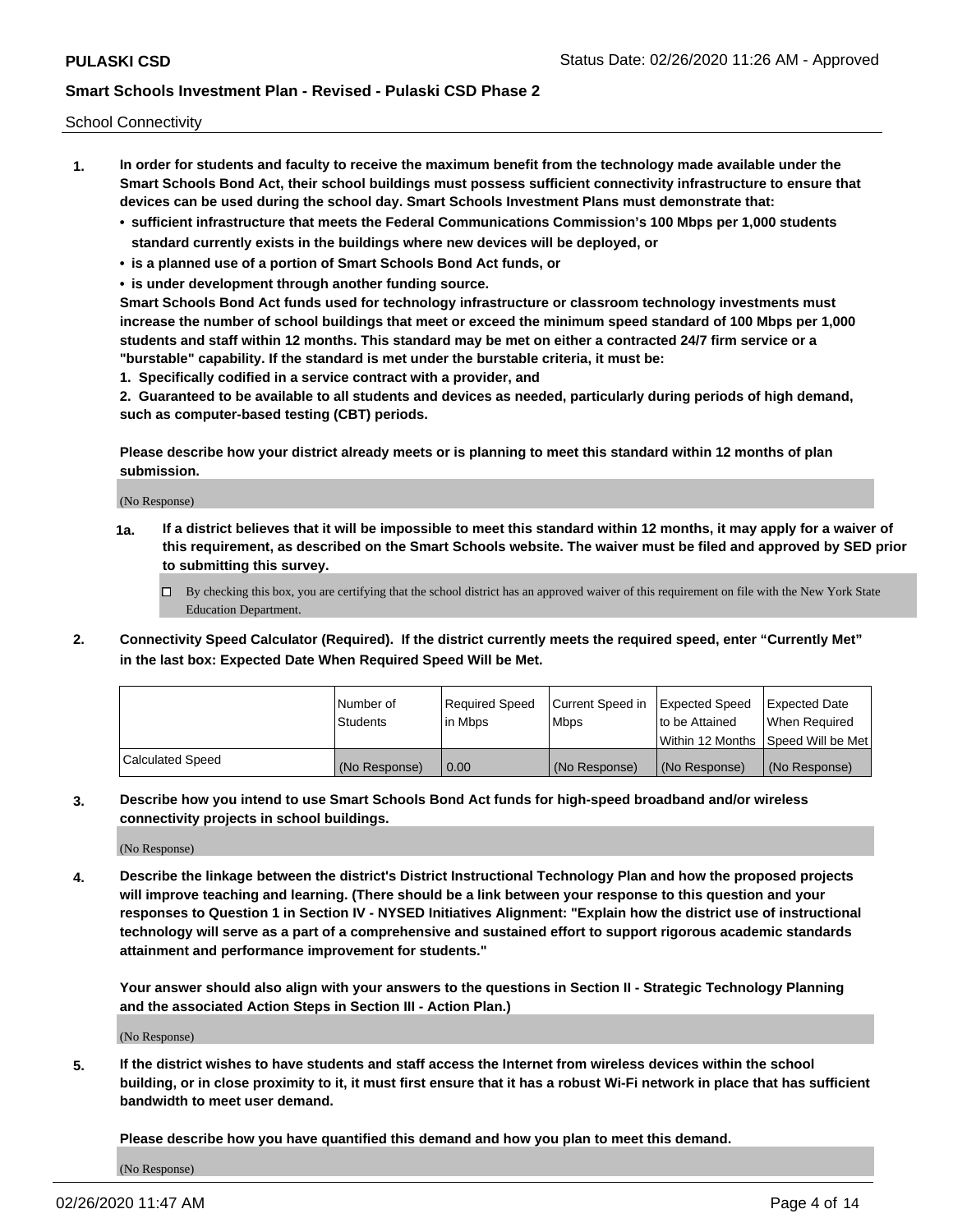School Connectivity

**6. Smart Schools plans with any expenditures in the School Connectivity category require a project number from the Office of Facilities Planning. Districts must submit an SSBA LOI and receive project numbers prior to submitting the SSIP. As indicated on the LOI, some projects may be eligible for a streamlined review and will not require a building permit.**

**Please indicate on a separate row each project number given to you by the Office of Facilities Planning.**

| Project Number |  |
|----------------|--|
| (No Response)  |  |

**7. Certain high-tech security and connectivity infrastructure projects may be eligible for an expedited review process as determined by the Office of Facilities Planning.**

#### **Was your project deemed eligible for streamlined review?**

(No Response)

### **8. Include the name and license number of the architect or engineer of record.**

| Name          | License Number |
|---------------|----------------|
| (No Response) | (No Response)  |

### **9. Public Expenditures – Loanable (Counts toward the nonpublic loan calculation)**

| Select the allowable expenditure type.<br>Repeat to add another item under each type. | <b>PUBLIC</b> Items to be<br>l Purchased | Quantity           | Cost Per Item    | <b>Total Cost</b> |
|---------------------------------------------------------------------------------------|------------------------------------------|--------------------|------------------|-------------------|
| (No Response)                                                                         | (No Response)                            | l (No<br>Response) | (No<br>Response) | $\overline{0.00}$ |
|                                                                                       |                                          | O                  | 0.00             |                   |

### **10. Public Expenditures – Non-Loanable (Does not count toward nonpublic loan calculation)**

| Select the allowable expenditure<br>type.<br>Repeat to add another item under<br>each type. | <b>PUBLIC</b> Items to be purchased | Quantity      | Cost per Item | <b>Total Cost</b> |
|---------------------------------------------------------------------------------------------|-------------------------------------|---------------|---------------|-------------------|
| (No Response)                                                                               | (No Response)                       | (No Response) | (No Response) | 0.00              |
|                                                                                             |                                     |               | 0.00          |                   |

#### **11. Final 2014-15 BEDS Enrollment to calculate Nonpublic Sharing Requirement (no changes allowed.)**

|            | Public Enrollment | Nonpublic Enrollment | <b>Total Enrollment</b> | l Nonpublic Percentage |
|------------|-------------------|----------------------|-------------------------|------------------------|
| Enrollment | ,100              |                      | .100.00                 | 0.00                   |

### **12. Total Public Budget - Loanable (Counts toward the nonpublic loan calculation)**

|                                                      | Public Allocations | <b>Estimated Nonpublic Loan</b><br>Amount | Estimated Total Sub-Allocations |
|------------------------------------------------------|--------------------|-------------------------------------------|---------------------------------|
| Network/Access Costs                                 | (No Response)      | 0.00                                      | 0.00                            |
| School Internal Connections and<br><b>Components</b> | (No Response)      | 0.00                                      | 0.00                            |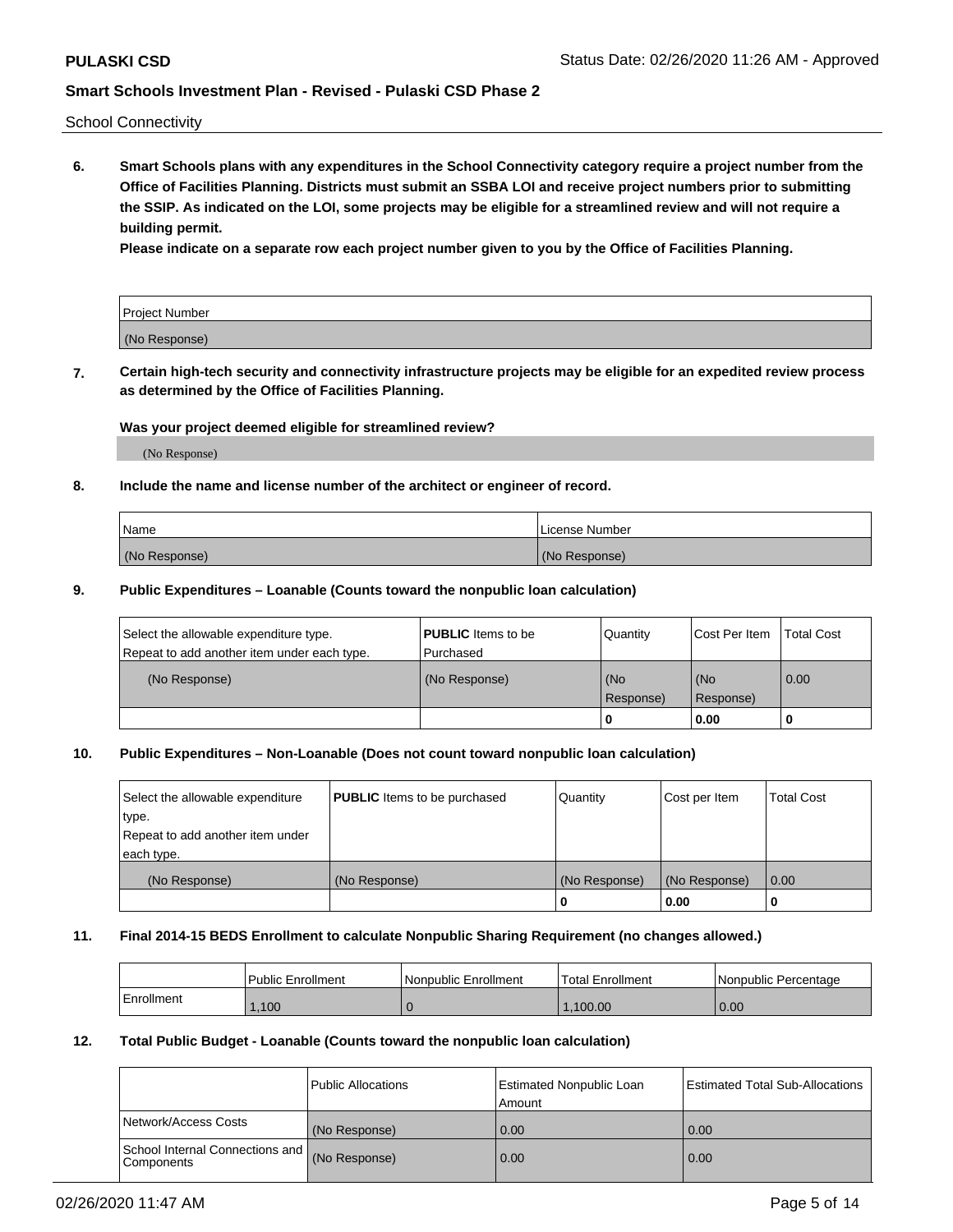School Connectivity

|              | Public Allocations | <b>Estimated Nonpublic Loan</b><br>l Amount | Estimated Total Sub-Allocations |
|--------------|--------------------|---------------------------------------------|---------------------------------|
| <b>Other</b> | (No Response)      | 0.00                                        | 0.00                            |
| Totals:      | 0.00               | 0                                           |                                 |

## **13. Total Public Budget – Non-Loanable (Does not count toward the nonpublic loan calculation)**

|                                                   | Sub-<br>Allocation |
|---------------------------------------------------|--------------------|
| Network/Access Costs                              | (No Response)      |
| Outside Plant Costs                               | (No Response)      |
| <b>School Internal Connections and Components</b> | (No Response)      |
| <b>Professional Services</b>                      | (No Response)      |
| Testing                                           | (No Response)      |
| <b>Other Upfront Costs</b>                        | (No Response)      |
| <b>Other Costs</b>                                | (No Response)      |
| Totals:                                           | 0.00               |

# **14. School Connectivity Totals**

|                          | Total Sub-Allocations |
|--------------------------|-----------------------|
| Total Loanable Items     | 0.00                  |
| Total Non-Ioanable Items | 0.00                  |
| Totals:                  |                       |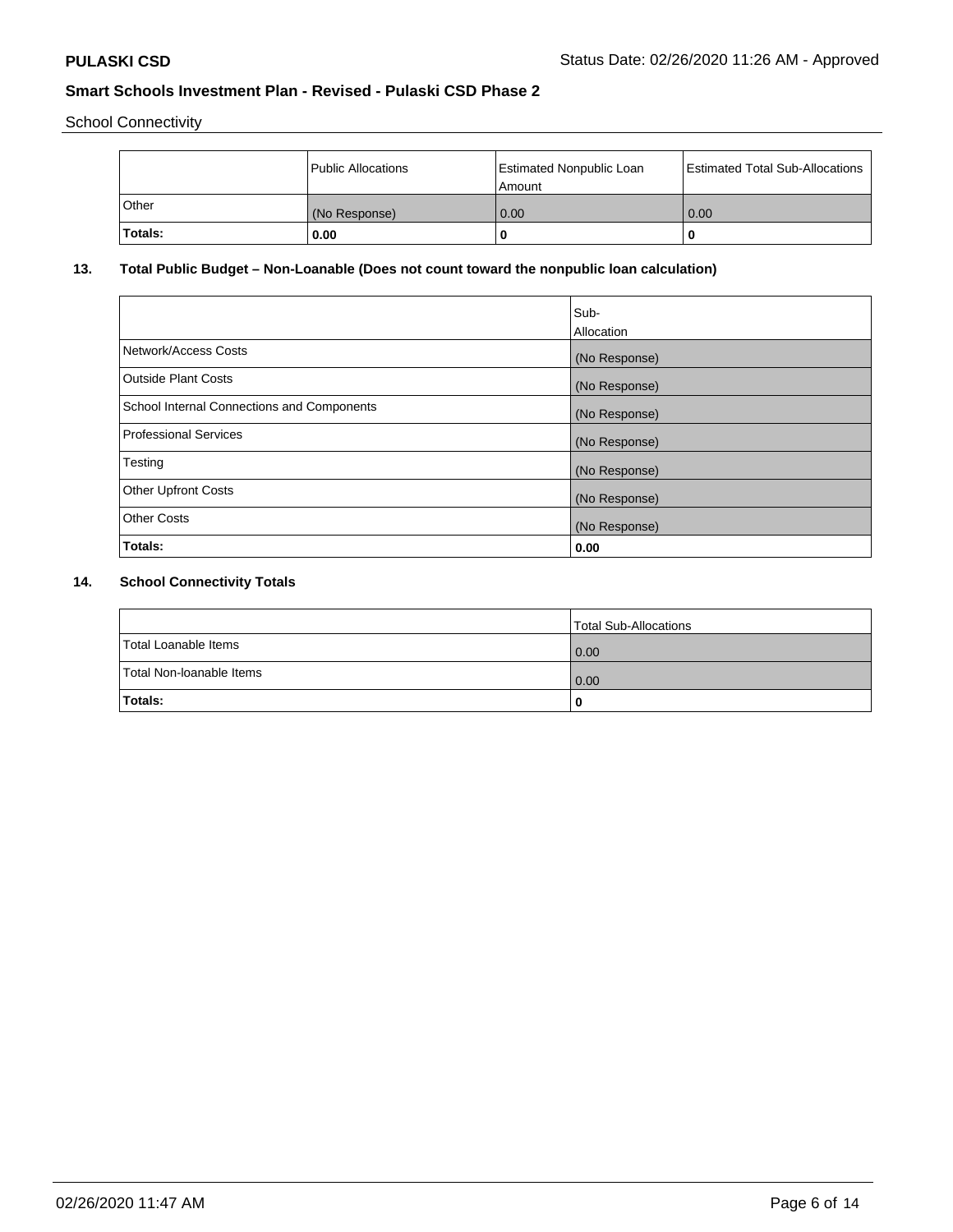Community Connectivity (Broadband and Wireless)

**1. Describe how you intend to use Smart Schools Bond Act funds for high-speed broadband and/or wireless connectivity projects in the community.**

(No Response)

**2. Please describe how the proposed project(s) will promote student achievement and increase student and/or staff access to the Internet in a manner that enhances student learning and/or instruction outside of the school day and/or school building.**

(No Response)

**3. Community connectivity projects must comply with all the necessary local building codes and regulations (building and related permits are not required prior to plan submission).**

 $\Box$  I certify that we will comply with all the necessary local building codes and regulations.

**4. Please describe the physical location of the proposed investment.**

(No Response)

**5. Please provide the initial list of partners participating in the Community Connectivity Broadband Project, along with their Federal Tax Identification (Employer Identification) number.**

| <b>Project Partners</b> | l Federal ID # |
|-------------------------|----------------|
| (No Response)           | (No Response)  |

**6. Please detail the type, quantity, per unit cost and total cost of the eligible items under each sub-category.**

| Select the allowable expenditure | Item to be purchased | Quantity      | Cost per Item | <b>Total Cost</b> |
|----------------------------------|----------------------|---------------|---------------|-------------------|
| type.                            |                      |               |               |                   |
| Repeat to add another item under |                      |               |               |                   |
| each type.                       |                      |               |               |                   |
| (No Response)                    | (No Response)        | (No Response) | (No Response) | 0.00              |
|                                  |                      | o             | 0.00          |                   |

**7. If you are submitting an allocation for Community Connectivity, complete this table.**

**Note that the calculated Total at the bottom of the table must equal the Total allocation for this category that you entered in the SSIP Overview overall budget.**

|                                    | Sub-Allocation |
|------------------------------------|----------------|
| Network/Access Costs               | (No Response)  |
| Outside Plant Costs                | (No Response)  |
| <b>Tower Costs</b>                 | (No Response)  |
| <b>Customer Premises Equipment</b> | (No Response)  |
| <b>Professional Services</b>       | (No Response)  |
| Testing                            | (No Response)  |
| <b>Other Upfront Costs</b>         | (No Response)  |
| <b>Other Costs</b>                 | (No Response)  |
| Totals:                            | 0.00           |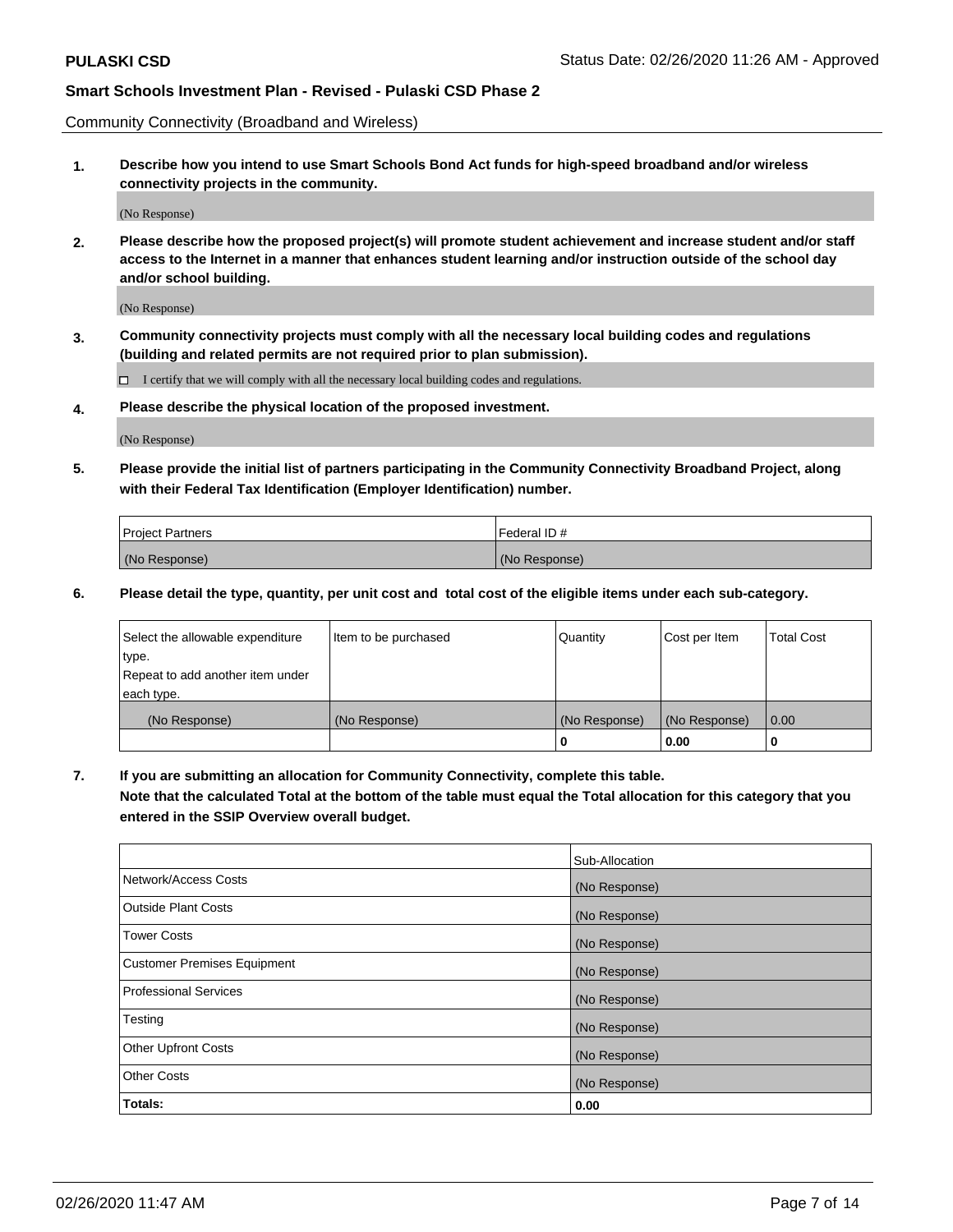### Classroom Learning Technology

**1. In order for students and faculty to receive the maximum benefit from the technology made available under the Smart Schools Bond Act, their school buildings must possess sufficient connectivity infrastructure to ensure that devices can be used during the school day. Smart Schools Investment Plans must demonstrate that sufficient infrastructure that meets the Federal Communications Commission's 100 Mbps per 1,000 students standard currently exists in the buildings where new devices will be deployed, or is a planned use of a portion of Smart Schools Bond Act funds, or is under development through another funding source. Smart Schools Bond Act funds used for technology infrastructure or classroom technology investments must increase the number of school buildings that meet or exceed the minimum speed standard of 100 Mbps per 1,000 students and staff within 12 months. This standard may be met on either a contracted 24/7 firm service or a "burstable" capability. If the standard is met under the burstable criteria, it must be:**

**1. Specifically codified in a service contract with a provider, and**

**2. Guaranteed to be available to all students and devices as needed, particularly during periods of high demand, such as computer-based testing (CBT) periods.**

**Please describe how your district already meets or is planning to meet this standard within 12 months of plan submission.**

(No Response)

- **1a. If a district believes that it will be impossible to meet this standard within 12 months, it may apply for a waiver of this requirement, as described on the Smart Schools website. The waiver must be filed and approved by SED prior to submitting this survey.**
	- By checking this box, you are certifying that the school district has an approved waiver of this requirement on file with the New York State Education Department.
- **2. Connectivity Speed Calculator (Required). If the district currently meets the required speed, enter "Currently Met" in the last box: Expected Date When Required Speed Will be Met.**

|                  | l Number of     | Required Speed | Current Speed in | <b>Expected Speed</b> | <b>Expected Date</b>                |
|------------------|-----------------|----------------|------------------|-----------------------|-------------------------------------|
|                  | <b>Students</b> | l in Mbps      | l Mbps           | to be Attained        | When Required                       |
|                  |                 |                |                  |                       | Within 12 Months  Speed Will be Met |
| Calculated Speed | (No Response)   | 0.00           | (No Response)    | l (No Response)       | (No Response)                       |

**3. If the district wishes to have students and staff access the Internet from wireless devices within the school building, or in close proximity to it, it must first ensure that it has a robust Wi-Fi network in place that has sufficient bandwidth to meet user demand.**

**Please describe how you have quantified this demand and how you plan to meet this demand.**

(No Response)

**4. All New York State public school districts are required to complete and submit an Instructional Technology Plan survey to the New York State Education Department in compliance with Section 753 of the Education Law and per Part 100.12 of the Commissioner's Regulations.**

**Districts that include educational technology purchases as part of their Smart Schools Investment Plan must have a submitted and approved Instructional Technology Plan survey on file with the New York State Education Department.**

- By checking this box, you are certifying that the school district has an approved Instructional Technology Plan survey on file with the New York State Education Department.
- **5. Describe the devices you intend to purchase and their compatibility with existing or planned platforms or systems. Specifically address the adequacy of each facility's electrical, HVAC and other infrastructure necessary to install and support the operation of the planned technology.**

(No Response)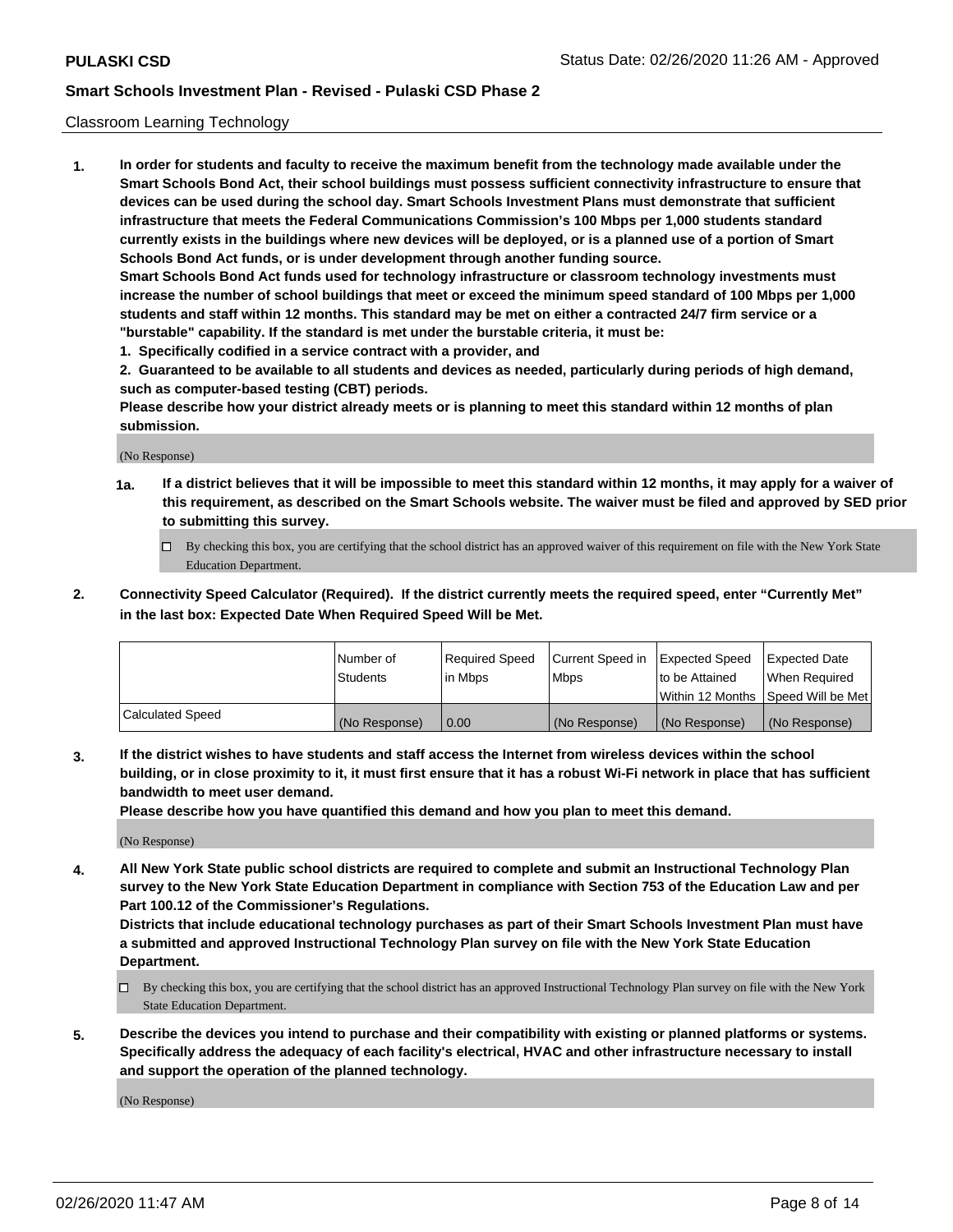#### Classroom Learning Technology

- **6. Describe how the proposed technology purchases will:**
	- **> enhance differentiated instruction;**
	- **> expand student learning inside and outside the classroom;**
	- **> benefit students with disabilities and English language learners; and**
	- **> contribute to the reduction of other learning gaps that have been identified within the district.**

**The expectation is that districts will place a priority on addressing the needs of students who struggle to succeed in a rigorous curriculum. Responses in this section should specifically address this concern and align with the district's Instructional Technology Plan (in particular Question 2 of E. Curriculum and Instruction: "Does the district's instructional technology plan address the needs of students with disabilities to ensure equitable access to instruction, materials and assessments?" and Question 3 of the same section: "Does the district's instructional technology plan address the provision of assistive technology specifically for students with disabilities to ensure access to and participation in the general curriculum?")**

**In addition, describe how the district ensures equitable access to instruction, materials and assessments and participation in the general curriculum for both SWD and English Language Learners/Multilingual Learners (ELL/MLL) students.**

(No Response)

**7. Where appropriate, describe how the proposed technology purchases will enhance ongoing communication with parents and other stakeholders and help the district facilitate technology-based regional partnerships, including distance learning and other efforts.**

(No Response)

**8. Describe the district's plan to provide professional development to ensure that administrators, teachers and staff can employ the technology purchased to enhance instruction successfully.**

**Note: This response should be aligned and expanded upon in accordance with your district's response to Question 1 of F. Professional Development of your Instructional Technology Plan: "Please provide a summary of professional development offered to teachers and staff, for the time period covered by this plan, to support technology to enhance teaching and learning. Please include topics, audience and method of delivery within your summary."**

(No Response)

- **9. Districts must contact one of the SUNY/CUNY teacher preparation programs listed on the document on the left side of the page that supplies the largest number of the district's new teachers to request advice on innovative uses and best practices at the intersection of pedagogy and educational technology.**
	- By checking this box, you certify that you have contacted the SUNY/CUNY teacher preparation program that supplies the largest number of your new teachers to request advice on these issues.
	- **9a. Please enter the name of the SUNY or CUNY Institution that you contacted.**

(No Response)

**9b. Enter the primary Institution phone number.**

(No Response)

**9c. Enter the name of the contact person with whom you consulted and/or will be collaborating with on innovative uses of technology and best practices.**

(No Response)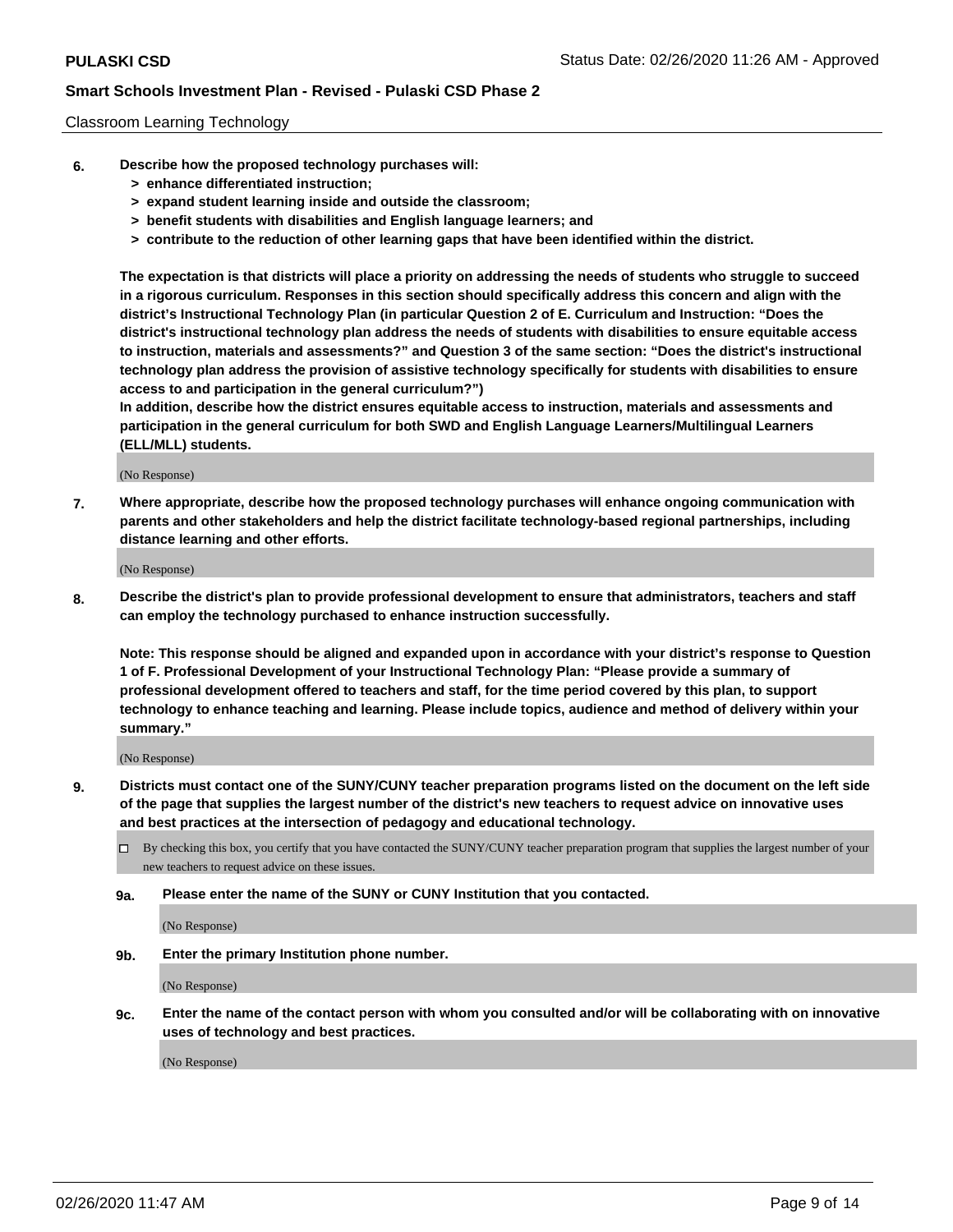#### Classroom Learning Technology

**10. To ensure the sustainability of technology purchases made with Smart Schools funds, districts must demonstrate a long-term plan to maintain and replace technology purchases supported by Smart Schools Bond Act funds. This sustainability plan shall demonstrate a district's capacity to support recurring costs of use that are ineligible for Smart Schools Bond Act funding such as device maintenance, technical support, Internet and wireless fees, maintenance of hotspots, staff professional development, building maintenance and the replacement of incidental items. Further, such a sustainability plan shall include a long-term plan for the replacement of purchased devices and equipment at the end of their useful life with other funding sources.**

 $\Box$  By checking this box, you certify that the district has a sustainability plan as described above.

**11. Districts must ensure that devices purchased with Smart Schools Bond funds will be distributed, prepared for use, maintained and supported appropriately. Districts must maintain detailed device inventories in accordance with generally accepted accounting principles.**

By checking this box, you certify that the district has a distribution and inventory management plan and system in place.

#### **12. Please detail the type, quantity, per unit cost and total cost of the eligible items under each sub-category.**

| Select the allowable expenditure<br>type.<br>Repeat to add another item under | Item to be Purchased | Quantity      | Cost per Item | <b>Total Cost</b> |
|-------------------------------------------------------------------------------|----------------------|---------------|---------------|-------------------|
| each type.<br>(No Response)                                                   | (No Response)        | (No Response) | (No Response) | 0.00              |
|                                                                               |                      | 0             | 0.00          |                   |

### **13. Final 2014-15 BEDS Enrollment to calculate Nonpublic Sharing Requirement (no changes allowed.)**

|            | l Public Enrollment | Nonpublic Enrollment | <b>Total Enrollment</b> | Nonpublic<br>l Percentage |
|------------|---------------------|----------------------|-------------------------|---------------------------|
| Enrollment | ,100                |                      | 1,100.00                | 0.00                      |

### **14. If you are submitting an allocation for Classroom Learning Technology complete this table.**

|                          | Public School Sub-Allocation | <b>Estimated Nonpublic Loan</b><br>Amount<br>(Based on Percentage Above) | <b>Estimated Total Public and</b><br>Nonpublic Sub-Allocation |
|--------------------------|------------------------------|--------------------------------------------------------------------------|---------------------------------------------------------------|
| Interactive Whiteboards  | 0.00                         | 0.00                                                                     | 0.00                                                          |
| Computer Servers         | 0.00                         | 0.00                                                                     | 0.00                                                          |
| <b>Desktop Computers</b> | 0.00                         | 0.00                                                                     | 0.00                                                          |
| <b>Laptop Computers</b>  | 0.00                         | 0.00                                                                     | 0.00                                                          |
| <b>Tablet Computers</b>  | 0.00                         | 0.00                                                                     | 0.00                                                          |
| <b>Other Costs</b>       | 0.00                         | 0.00                                                                     | 0.00                                                          |
| Totals:                  | 0.00                         | 0                                                                        | 0                                                             |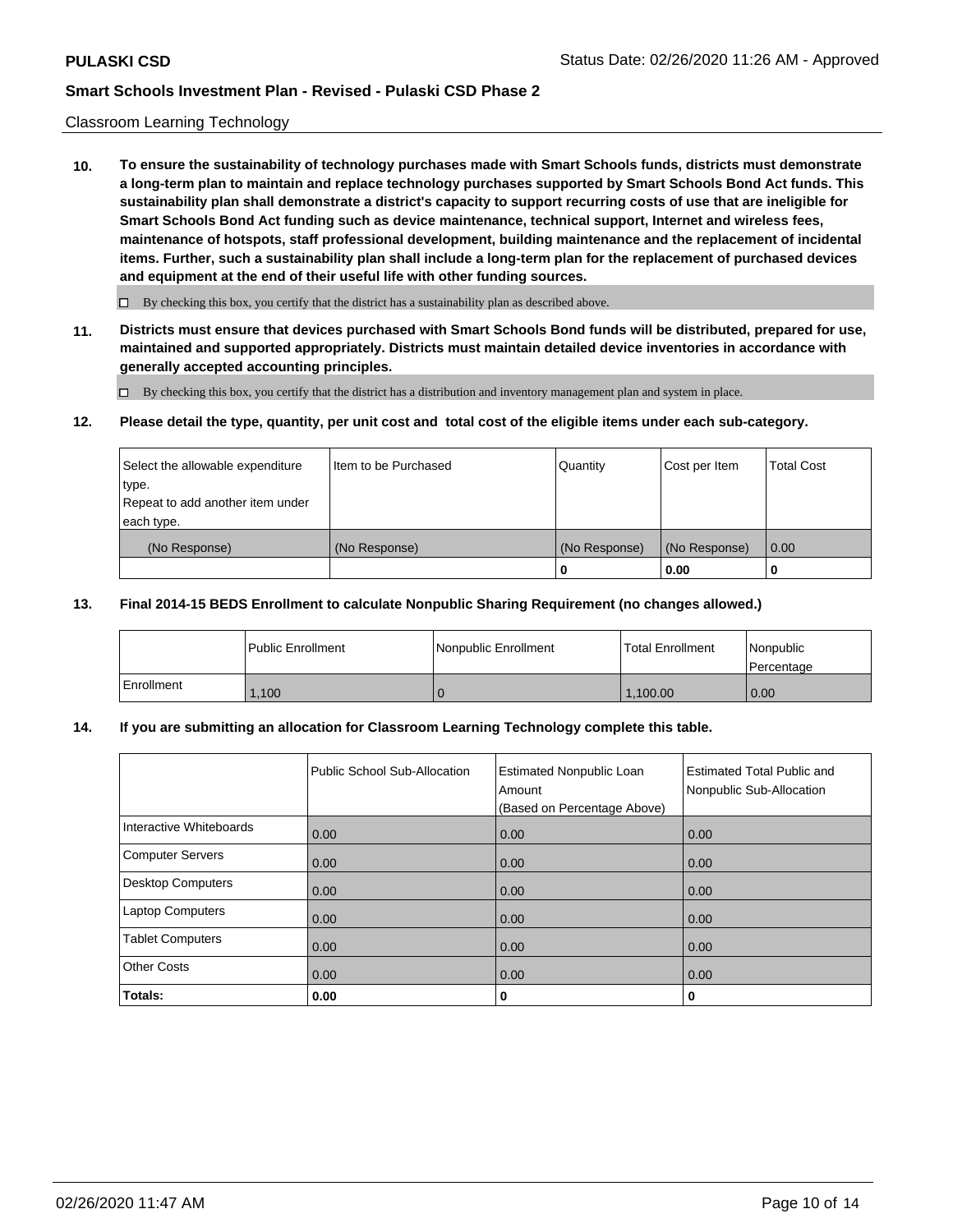#### Pre-Kindergarten Classrooms

**1. Provide information regarding how and where the district is currently serving pre-kindergarten students and justify the need for additional space with enrollment projections over 3 years.**

(No Response)

- **2. Describe the district's plan to construct, enhance or modernize education facilities to accommodate prekindergarten programs. Such plans must include:**
	- **Specific descriptions of what the district intends to do to each space;**
	- **An affirmation that new pre-kindergarten classrooms will contain a minimum of 900 square feet per classroom;**
	- **The number of classrooms involved;**
	- **The approximate construction costs per classroom; and**
	- **Confirmation that the space is district-owned or has a long-term lease that exceeds the probable useful life of the improvements.**

(No Response)

**3. Smart Schools Bond Act funds may only be used for capital construction costs. Describe the type and amount of additional funds that will be required to support ineligible ongoing costs (e.g. instruction, supplies) associated with any additional pre-kindergarten classrooms that the district plans to add.**

(No Response)

**4. All plans and specifications for the erection, repair, enlargement or remodeling of school buildings in any public school district in the State must be reviewed and approved by the Commissioner. Districts that plan capital projects using their Smart Schools Bond Act funds will undergo a Preliminary Review Process by the Office of Facilities Planning.**

**Please indicate on a separate row each project number given to you by the Office of Facilities Planning.**

| Project Number |  |
|----------------|--|
| (No Response)  |  |
|                |  |

**5. Please detail the type, quantity, per unit cost and total cost of the eligible items under each sub-category.**

| Select the allowable expenditure | Item to be purchased | Quantity      | Cost per Item | <b>Total Cost</b> |
|----------------------------------|----------------------|---------------|---------------|-------------------|
| 'type.                           |                      |               |               |                   |
| Repeat to add another item under |                      |               |               |                   |
| each type.                       |                      |               |               |                   |
| (No Response)                    | (No Response)        | (No Response) | (No Response) | 0.00              |
|                                  |                      | U             | 0.00          |                   |

**6. If you have made an allocation for Pre-Kindergarten Classrooms, complete this table. Note that the calculated Total at the bottom of the table must equal the Total allocation for this category that you entered in the SSIP Overview overall budget.**

| Totals:                                  | 0.00           |
|------------------------------------------|----------------|
| <b>Other Costs</b>                       | (No Response)  |
| Enhance/Modernize Educational Facilities | (No Response)  |
| Construct Pre-K Classrooms               | (No Response)  |
|                                          | Sub-Allocation |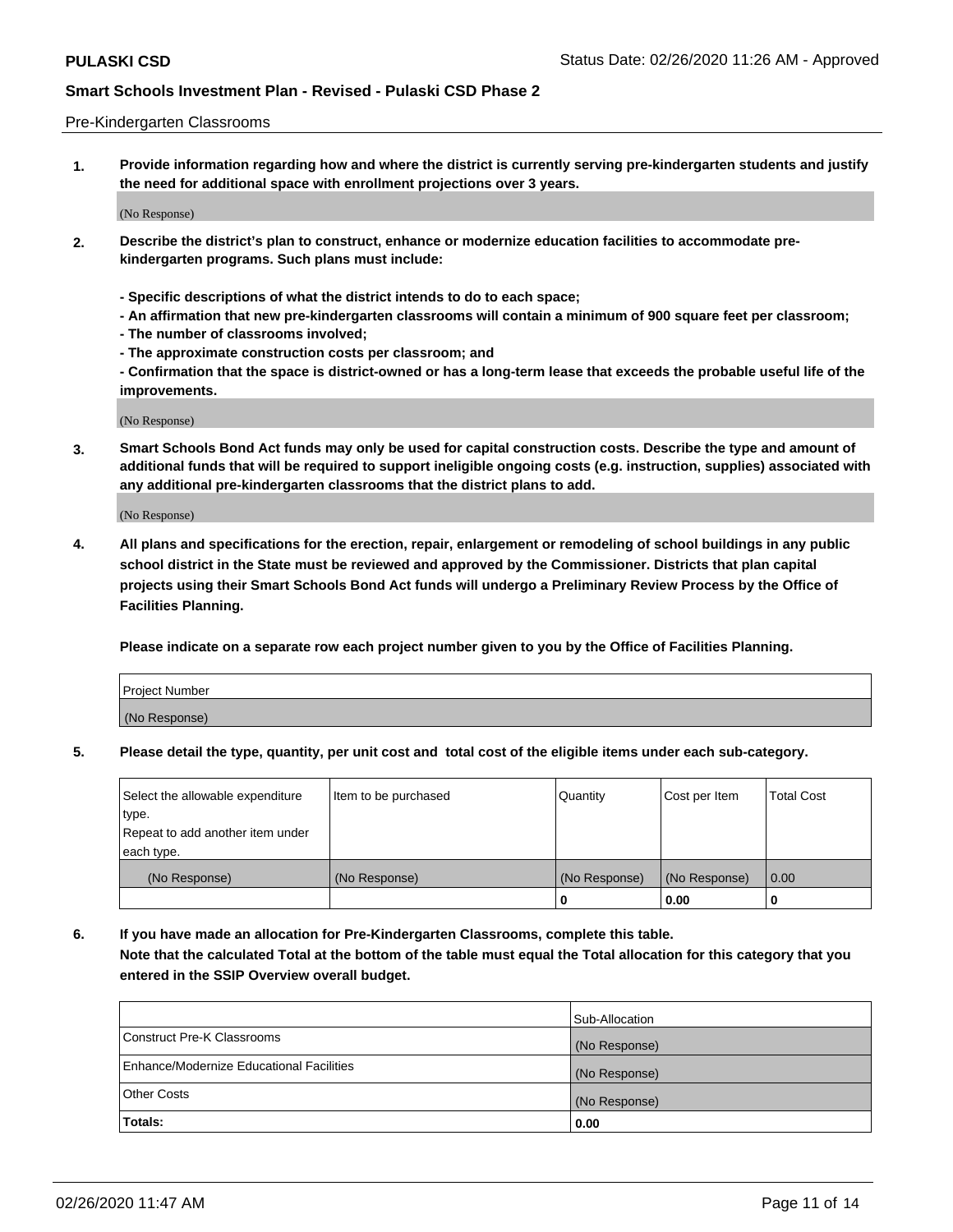Replace Transportable Classrooms

**1. Describe the district's plan to construct, enhance or modernize education facilities to provide high-quality instructional space by replacing transportable classrooms.**

(No Response)

**2. All plans and specifications for the erection, repair, enlargement or remodeling of school buildings in any public school district in the State must be reviewed and approved by the Commissioner. Districts that plan capital projects using their Smart Schools Bond Act funds will undergo a Preliminary Review Process by the Office of Facilities Planning.**

**Please indicate on a separate row each project number given to you by the Office of Facilities Planning.**

| Project Number |  |
|----------------|--|
|                |  |
|                |  |
|                |  |
| (No Response)  |  |
|                |  |
|                |  |

**3. For large projects that seek to blend Smart Schools Bond Act dollars with other funds, please note that Smart Schools Bond Act funds can be allocated on a pro rata basis depending on the number of new classrooms built that directly replace transportable classroom units.**

**If a district seeks to blend Smart Schools Bond Act dollars with other funds describe below what other funds are being used and what portion of the money will be Smart Schools Bond Act funds.**

(No Response)

**4. Please detail the type, quantity, per unit cost and total cost of the eligible items under each sub-category.**

| Select the allowable expenditure | Item to be purchased | Quantity      | Cost per Item | Total Cost |
|----------------------------------|----------------------|---------------|---------------|------------|
| ∣type.                           |                      |               |               |            |
| Repeat to add another item under |                      |               |               |            |
| each type.                       |                      |               |               |            |
| (No Response)                    | (No Response)        | (No Response) | (No Response) | 0.00       |
|                                  |                      | u             | 0.00          |            |

**5. If you have made an allocation for Replace Transportable Classrooms, complete this table. Note that the calculated Total at the bottom of the table must equal the Total allocation for this category that you entered in the SSIP Overview overall budget.**

|                                                | Sub-Allocation |
|------------------------------------------------|----------------|
| Construct New Instructional Space              | (No Response)  |
| Enhance/Modernize Existing Instructional Space | (No Response)  |
| Other Costs                                    | (No Response)  |
| Totals:                                        | 0.00           |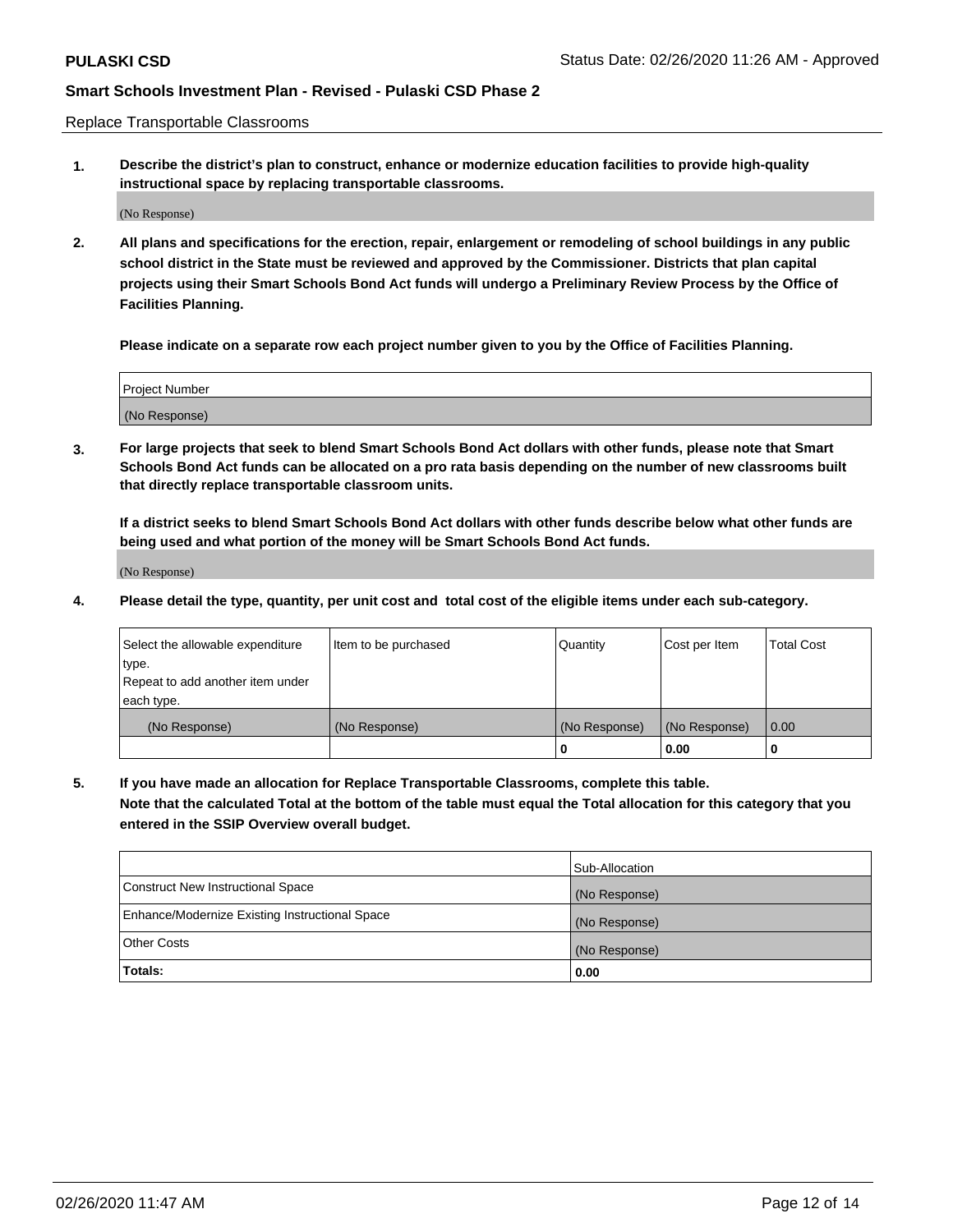### High-Tech Security Features

### **1. Describe how you intend to use Smart Schools Bond Act funds to install high-tech security features in school buildings and on school campuses.**

Pulaski Academy will use funds from this application to increase the safety and security on our two campuses. The district has taken steps to improve building security by adding secure vestibules and enhanced door locking security in our buildings through a Capital Improvement Project. The safety of our students and staff is a priority; therefore, we have recently replaced our phone system with a state of the art Voice Over IP (VOIP) system and added security notification enhancements. With these funds, we will also replace our existing security system to help ensure that everyone inside our buildings is as safe as possible. The district is currently in the process of replacing multiple analog video camera systems internally. This project will replace our existing security system and allow us to monitor all cameras on both the Elementary and Middle-Senior high school buildings with our existing coaxial cameras and high-resolution digital cameras. This project will also add additional video storage. This will put us in a good position to expand and upgrade our IP based cameras while phasing out the older coaxial model cameras.

**2. All plans and specifications for the erection, repair, enlargement or remodeling of school buildings in any public school district in the State must be reviewed and approved by the Commissioner. Smart Schools plans with any expenditures in the High-Tech Security category require a project number from the Office of Facilities Planning. Districts must submit an SSBA LOI and receive project numbers prior to submitting the SSIP. As indicated on the LOI, some projects may be eligible for a streamlined review and will not require a building permit. Please indicate on a separate row each project number given to you by the Office of Facilities Planning.**

| Project Number |  |
|----------------|--|
| 46180104799BA2 |  |

- **3. Was your project deemed eligible for streamlined Review?**
	- Yes
	- $\square$  No
	- **3a. Districts with streamlined projects must certify that they have reviewed all installations with their licensed architect or engineer of record, and provide that person's name and license number. The licensed professional must review the products and proposed method of installation prior to implementation and review the work during and after completion in order to affirm that the work was code-compliant, if requested.**

By checking this box, you certify that the district has reviewed all installations with a licensed architect or engineer of record.

#### **4. Include the name and license number of the architect or engineer of record.**

| Name                  | l License Number |
|-----------------------|------------------|
| <b>Robert Seigart</b> | 17743            |

**5. Please detail the type, quantity, per unit cost and total cost of the eligible items under each sub-category.**

| Select the allowable expenditure<br>type.<br>Repeat to add another item under | Item to be purchased                                                                               | Quantity       | Cost per Item | Total Cost |
|-------------------------------------------------------------------------------|----------------------------------------------------------------------------------------------------|----------------|---------------|------------|
| each type.                                                                    |                                                                                                    |                |               |            |
| <b>Electronic Security System</b>                                             | Avigilon: 4-Port H.264 Analog Video<br>Encoder with 4 audio support                                | 18             | 309.00        | 5,562.00   |
| <b>Electronic Security System</b>                                             | Avigilon: Mounting bracket for 3<br>Avigilon Analog Video Encoders in 1U<br>of standard rack space | 4              | 50.00         | 200.00     |
| <b>Electronic Security System</b>                                             | Avigilon: ACC 6 Enterprise license for<br>up to 48 camera channels                                 | $\overline{2}$ | 11.944.00     | 23.888.00  |
| <b>Electronic Security System</b>                                             | Day Automation: Network Video                                                                      | 2              | 29.960.00     | 59.920.00  |